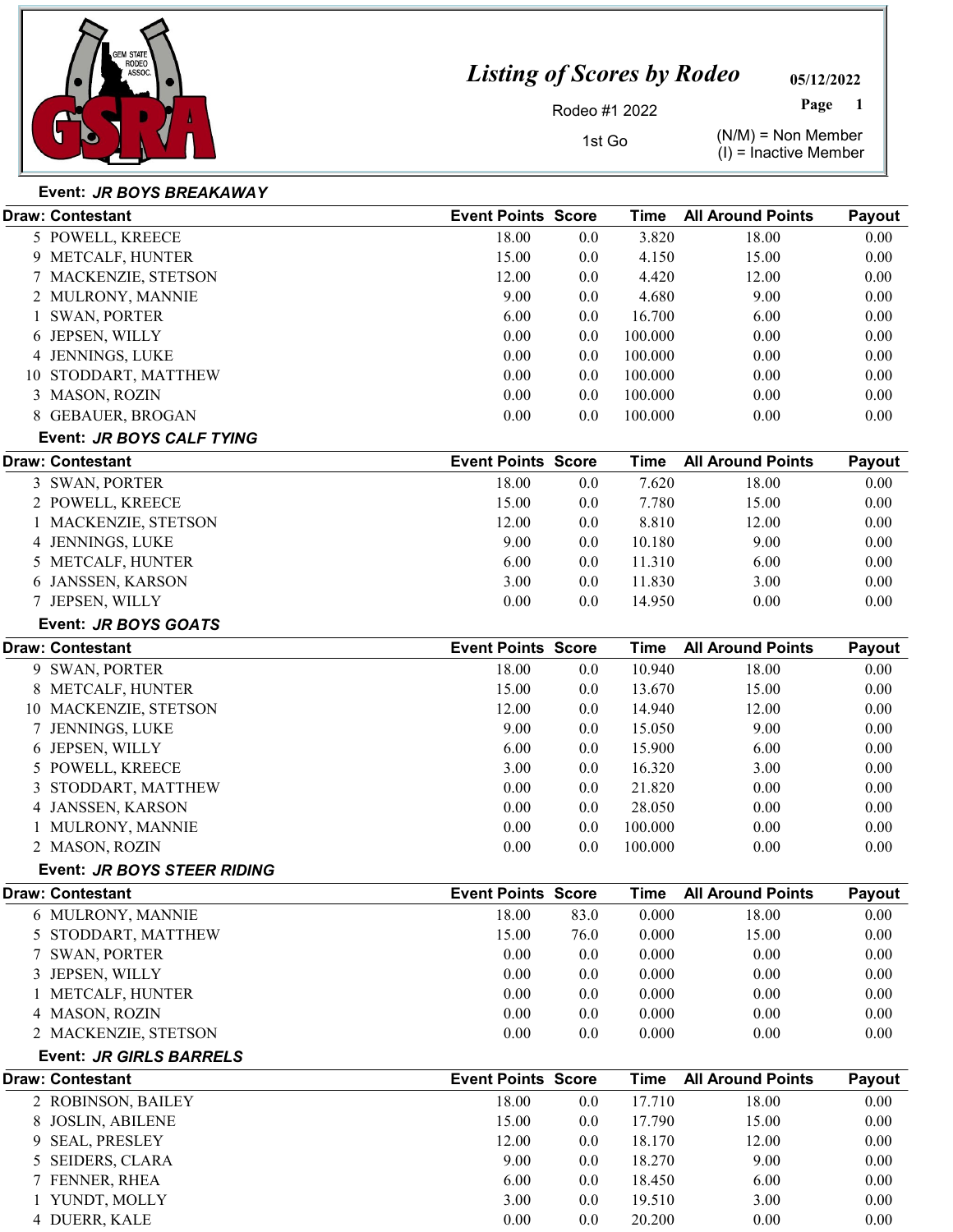| GEM STATE<br><b>RODEO</b><br>ASSOC.              | <b>Listing of Scores by Rodeo</b><br>05/12/2022 |               |                       |                                                 |                          |  |  |
|--------------------------------------------------|-------------------------------------------------|---------------|-----------------------|-------------------------------------------------|--------------------------|--|--|
|                                                  |                                                 | Rodeo #1 2022 |                       | Page                                            | $\overline{\phantom{a}}$ |  |  |
|                                                  |                                                 | 1st Go        |                       | $(N/M)$ = Non Member<br>$(I)$ = Inactive Member |                          |  |  |
| 6 MACKENZIE, MESA                                | 0.00                                            | 0.0           | 21.090                | 0.00                                            | 0.00                     |  |  |
| 3 SCOTT, BRIELLE                                 | 0.00                                            | 0.0           | 100.000               | 0.00                                            | 0.00                     |  |  |
| Event: JR GIRLS BREAKAWAY                        |                                                 |               |                       |                                                 |                          |  |  |
| <b>Draw: Contestant</b>                          | <b>Event Points Score</b>                       |               | Time                  | <b>All Around Points</b>                        | Payout                   |  |  |
| 5 SEAL, PRESLEY                                  | 18.00                                           | 0.0           | 5.050                 | 18.00                                           | 0.00                     |  |  |
| 3 JOSLIN, ABILENE                                | 0.00                                            | 0.0           | 100.000               | 0.00                                            | 0.00                     |  |  |
| 4 FENNER, RHEA                                   | 0.00                                            | 0.0           | 100.000               | 0.00                                            | 0.00                     |  |  |
| <b>SEIDERS, CLARA</b><br>6                       | 0.00                                            | 0.0           | 100.000               | 0.00                                            | 0.00                     |  |  |
| 7 MACKENZIE, MESA                                | 0.00                                            | 0.0           | 100.000               | 0.00                                            | 0.00                     |  |  |
| 2 BURLILE, CASSIDY                               | 0.00                                            | 0.0           | 100.000               | 0.00                                            | 0.00                     |  |  |
| 1 DUERR, KALE                                    | 0.00                                            | 0.0           | 100.000               | 0.00                                            | 0.00                     |  |  |
| Event: JR GIRLS GOATS                            |                                                 |               |                       |                                                 |                          |  |  |
| <b>Draw: Contestant</b>                          | <b>Event Points Score</b><br>18.00              | 0.0           | <b>Time</b><br>10.210 | <b>All Around Points</b><br>18.00               | Payout<br>0.00           |  |  |
| 3 ROBINSON, BAILEY<br>SEIDERS, CLARA             | 15.00                                           | 0.0           | 10.220                | 15.00                                           | 0.00                     |  |  |
| <b>SEAL, PRESLEY</b><br>4                        | 12.00                                           | 0.0           | 14.630                | 12.00                                           | 0.00                     |  |  |
| <b>JOSLIN, ABILENE</b><br>5                      | 7.50                                            | 0.0           | 15.910                | 7.50                                            | 0.00                     |  |  |
| 2 BURLILE, CASSIDY                               | 7.50                                            | 0.0           | 15.910                | 7.50                                            | 0.00                     |  |  |
| 6 FENNER, RHEA                                   | 0.00                                            | 0.0           | 100.000               | 0.00                                            | 0.00                     |  |  |
| <b>BEAVER, SCOTTIE</b><br>8                      | 0.00                                            | 0.0           | 100.000               | 0.00                                            | 0.00                     |  |  |
| 7 MACKENZIE, MESA                                | 0.00                                            | 0.0           | 100.000               | 0.00                                            | 0.00                     |  |  |
| Event: JR GIRLS POLES                            |                                                 |               |                       |                                                 |                          |  |  |
| <b>Draw: Contestant</b>                          | <b>Event Points Score</b>                       |               | <b>Time</b>           | <b>All Around Points</b>                        | Payout                   |  |  |
|                                                  |                                                 |               |                       |                                                 |                          |  |  |
| 5 ROBINSON, BAILEY                               | 18.00                                           | 0.0           | 20.870                | 18.00                                           | 0.00                     |  |  |
| 2 SEAL, PRESLEY                                  | 15.00                                           | 0.0           | 22.860                | 15.00                                           | 0.00                     |  |  |
| 3 DUERR, KALE                                    | 12.00                                           | 0.0           | 23.060                | 12.00                                           | 0.00                     |  |  |
| 6 FENNER, RHEA                                   | 9.00                                            | 0.0           | 23.480                | 9.00                                            | 0.00                     |  |  |
| 7 YUNDT, MOLLY                                   | 6.00                                            | 0.0           | 25.750                | 6.00                                            | 0.00                     |  |  |
| SEIDERS, CLARA<br>1                              | 3.00                                            | 0.0           | 26.510                | 3.00                                            | 0.00                     |  |  |
| 9 MACKENZIE, MESA                                | 0.00                                            | 0.0           | 27.680                | 0.00                                            | 0.00                     |  |  |
| 8 JOSLIN, ABILENE                                | 0.00                                            | 0.0           | 28.910                | 0.00                                            | 0.00                     |  |  |
| 4 SCOTT, BRIELLE                                 | 0.00                                            | 0.0           | 100.000               | 0.00                                            | 0.00                     |  |  |
| Event: JR TEAM ROPING<br><b>Draw: Contestant</b> | <b>Event Points Score</b>                       |               | <b>Time</b>           | <b>All Around Points</b>                        |                          |  |  |
| 7 MACKENZIE, STETSON (1)                         | 18.00                                           | 0.0           | 15.200                | 18.00                                           | Payout<br>0.00           |  |  |
| 0 POWELL, KREECE (2)                             | 18.00                                           | 0.0           | 15.200                | 18.00                                           | 0.00                     |  |  |
| 4 SWAN, PORTER (1)                               | 0.00                                            | 0.0           | 100.000               | 0.00                                            | 0.00                     |  |  |
| 11 MACKENZIE, STETSON (1)                        | 0.00                                            | 0.0           | 100.000               | 0.00                                            | 0.00                     |  |  |
| 15 BRUCE, PACE (1)                               | 0.00                                            | 0.0           | 100.000               | 0.00                                            | 0.00                     |  |  |
| 6 BRUCE, PACE (1)                                | 0.00                                            | 0.0           | 100.000               | 0.00                                            | 0.00                     |  |  |
| 1 CARSON, COLBY (1)                              | 0.00                                            | 0.0           | 100.000               | 0.00                                            | 0.00                     |  |  |
| 9 JOSLIN, ABILENE (1)                            | 0.00                                            | 0.0           | 100.000               | 0.00                                            | 0.00                     |  |  |
| 5 JOSLIN, ABILENE (1)                            | 0.00                                            | 0.0           | 100.000               | 0.00                                            | 0.00                     |  |  |
| 14 FENNER, RHEA (1)                              | 0.00                                            | 0.0           | 100.000               | 0.00                                            | 0.00                     |  |  |
| 13 MACKENZIE, MESA (1)                           | 0.00                                            | 0.0           | 100.000               | 0.00                                            | 0.00                     |  |  |
| 2 MACKENZIE, MESA (1)                            | 0.00                                            | 0.0           | 100.000               | 0.00                                            | 0.00                     |  |  |
| 8 GEBAUER, BROGAN (1)                            | 0.00                                            | 0.0           | 100.000               | 0.00                                            | 0.00                     |  |  |
| 12 CARSON, COLBY (1)                             | 0.00                                            | 0.0           | 100.000               | 0.00                                            | 0.00                     |  |  |
| 3 FENNER, RHEA (1)<br>10 BURLILE, CASSIDY (1)    | 0.00<br>0.00                                    | 0.0<br>0.0    | 100.000<br>100.000    | 0.00<br>0.00                                    | 0.00<br>0.00             |  |  |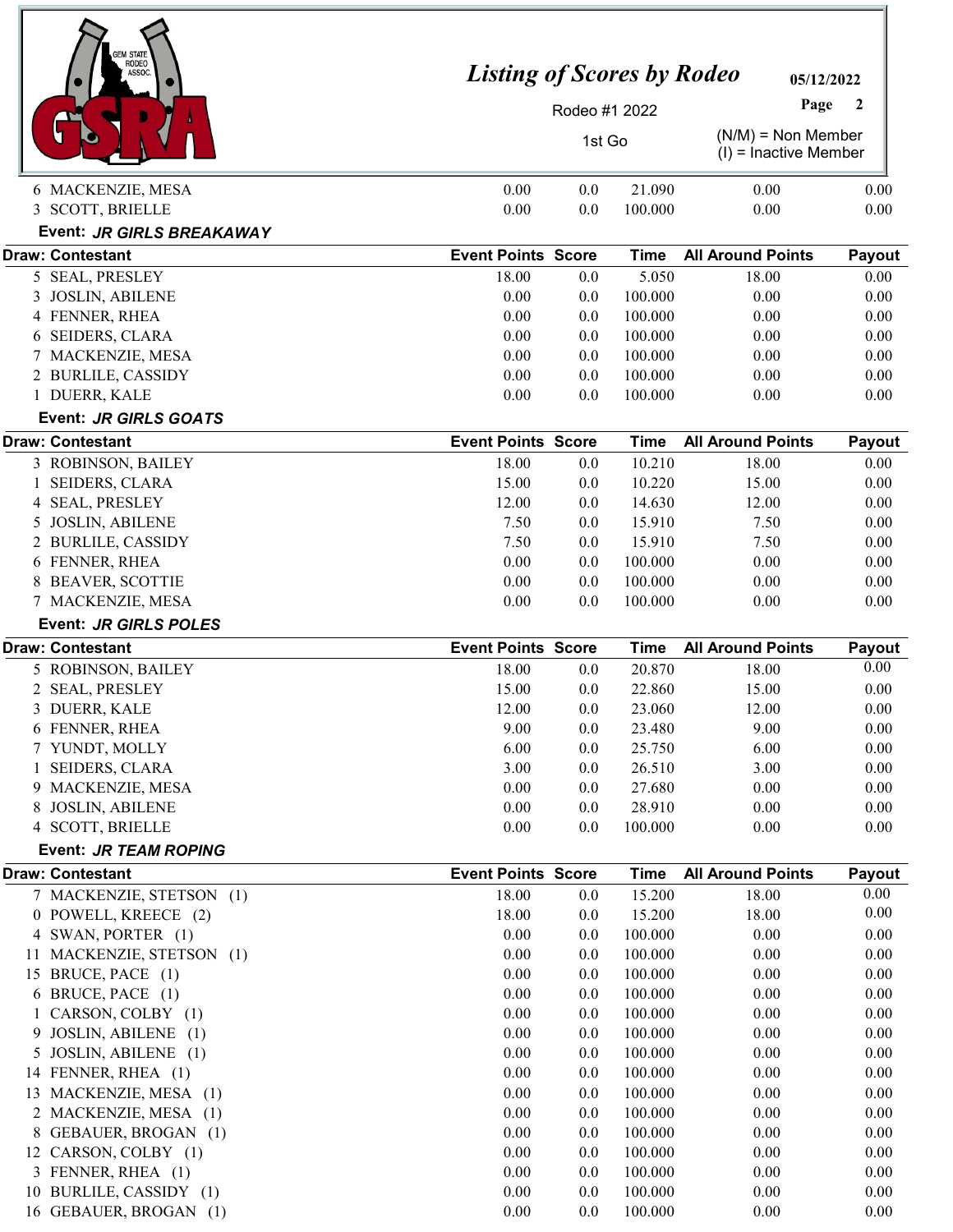

05/12/2022 Page

Rodeo #1 2022

1st Go  $(N/M) = N \text{on Member}$  $(1)$  = Inactive Member

|                           |      |         |         | $\sqrt{ }$ |      |
|---------------------------|------|---------|---------|------------|------|
| 12 POWELL, KREECE (2)     | 0.00 | 0.0     | 100.000 | 0.00       | 0.00 |
| 4 MASON, ROZIN (2)        | 0.00 | 0.0     | 100.000 | 0.00       | 0.00 |
| 15 JEPSEN, WILLY (2)      | 0.00 | 0.0     | 100.000 | 0.00       | 0.00 |
| 0 JEPSEN, WILLY (2)       | 0.00 | 0.0     | 100.000 | 0.00       | 0.00 |
| 1 BRUCE, HOUSTON (2)      | 0.00 | $0.0\,$ | 100.000 | 0.00       | 0.00 |
| 0 BRUCE, HOUSTON (2)      | 0.00 | 0.0     | 100.000 | 0.00       | 0.00 |
| 9 IRELAND, RYDER (2)      | 0.00 | 0.0     | 100.000 | 0.00       | 0.00 |
| 16 JENNINGS, LUKE (2)     | 0.00 | 0.0     | 100.000 | 0.00       | 0.00 |
| 8 FENNER, RORI (2)        | 0.00 | $0.0\,$ | 100.000 | 0.00       | 0.00 |
| 13 WRIGHT, ACE (2)        | 0.00 | 0.0     | 100.000 | 0.00       | 0.00 |
| 2 MACKENZIE, KELTON (2)   | 0.00 | 0.0     | 100.000 | 0.00       | 0.00 |
| 0 FENNER, RORI (2)        | 0.00 | 0.0     | 100.000 | 0.00       | 0.00 |
| 10 METCALF, HUNTER (2)    | 0.00 | $0.0\,$ | 100.000 | 0.00       | 0.00 |
| 0 METCALF, HUNTER (2)     | 0.00 | 0.0     | 100.000 | 0.00       | 0.00 |
| 0 JENNINGS, LUKE (2)      | 0.00 | 0.0     | 100.000 | 0.00       | 0.00 |
| Event: MM BOYS DUMMY ROPE |      |         |         |            |      |

|                            |                                                                                                                                                                                                                                                                |         | Time                      | <b>All Around Points</b> | Payout |
|----------------------------|----------------------------------------------------------------------------------------------------------------------------------------------------------------------------------------------------------------------------------------------------------------|---------|---------------------------|--------------------------|--------|
| <b>BRUCE, JAXON</b>        | 12.00                                                                                                                                                                                                                                                          | 9.0     | 0.000                     | 12.00                    | 0.00   |
|                            | 12.00                                                                                                                                                                                                                                                          | 9.0     | 0.000                     | 12.00                    | 0.00   |
|                            | 12.00                                                                                                                                                                                                                                                          | 9.0     | 0.000                     | 12.00                    | 0.00   |
|                            | 12.00                                                                                                                                                                                                                                                          | 9.0     | 0.000                     | 12.00                    | 0.00   |
|                            | 12.00                                                                                                                                                                                                                                                          | 9.0     | 0.000                     | 12.00                    | 0.00   |
| <b>SUTFIN, MARSHALL</b>    | 1.50                                                                                                                                                                                                                                                           | 8.0     | 0.000                     | 1.50                     | 0.00   |
| CARSON, REESE              | 1.50                                                                                                                                                                                                                                                           | 8.0     | 0.000                     | 1.50                     | 0.00   |
|                            | 0.00                                                                                                                                                                                                                                                           | 6.0     | 0.000                     | 0.00                     | 0.00   |
|                            | 0.00                                                                                                                                                                                                                                                           | 5.0     | 0.000                     | 0.00                     | 0.00   |
| SPRAGUE, SMOKEY            | 0.00                                                                                                                                                                                                                                                           | 4.0     | 0.000                     | 0.00                     | 0.00   |
| NOBLE, RAYPH               | 0.00                                                                                                                                                                                                                                                           | 4.0     | 0.000                     | 0.00                     | 0.00   |
|                            | 0.00                                                                                                                                                                                                                                                           | 3.0     | 0.000                     | 0.00                     | 0.00   |
|                            | 0.00                                                                                                                                                                                                                                                           | 3.0     | 0.000                     | 0.00                     | 0.00   |
|                            | 0.00                                                                                                                                                                                                                                                           | 3.0     | 0.000                     | 0.00                     | 0.00   |
| <b>BURLILE, CORD</b>       | 0.00                                                                                                                                                                                                                                                           | 3.0     | 0.000                     | 0.00                     | 0.00   |
|                            | 0.00                                                                                                                                                                                                                                                           | 2.0     | 0.000                     | 0.00                     | 0.00   |
|                            | 0.00                                                                                                                                                                                                                                                           | 2.0     | 0.000                     | 0.00                     | 0.00   |
| <b>IRELAND, RYDER</b>      | 0.00                                                                                                                                                                                                                                                           | 1.0     | 0.000                     | 0.00                     | 0.00   |
| SKOVGARD, WAYLON           | 0.00                                                                                                                                                                                                                                                           | 0.0     | 0.000                     | 0.00                     | 0.00   |
| WRIGHT, HARDY              | 0.00                                                                                                                                                                                                                                                           | $0.0\,$ | 0.000                     | 0.00                     | 0.00   |
| 17<br>16<br>12<br>10<br>14 | <b>Draw: Contestant</b><br>9 KOZISEK, RHETT<br>15 MACKENZIE, KELTON<br>2 NAUMAN, KLAYTEN<br><b>FORMSTROM, CADE</b><br>WRIGHT, BLAZE<br>5<br>LEQUERICA, KLAY<br>7 ESPINOZA, CHASE<br>3 FENNER, ROAN<br>6 NOBLE, ROYCE<br>DUFURRENA, BUSTER<br>4 MACKENZIE, KASH |         | <b>Event Points Score</b> |                          |        |

|  | Event: MM BOYS FIGURE 8 |  |
|--|-------------------------|--|
|  |                         |  |

|     | <b>Draw: Contestant</b> | <b>Event Points Score</b> |     | Time   | <b>All Around Points</b> | Payout |
|-----|-------------------------|---------------------------|-----|--------|--------------------------|--------|
|     | 4 LEQUERICA, KLAY       | 18.00                     | 0.0 | 13.760 | 18.00                    | 0.00   |
|     | 14 NAUMAN, KLAYTEN      | 15.00                     | 0.0 | 14.770 | 15.00                    | 0.00   |
|     | 3 MACKENZIE, KELTON     | 12.00                     | 0.0 | 14.900 | 12.00                    | 0.00   |
|     | 15 FENNER, ROAN         | 9.00                      | 0.0 | 15.510 | 9.00                     | 0.00   |
|     | 9 IRELAND, RYDER        | 6.00                      | 0.0 | 15.860 | 6.00                     | 0.00   |
|     | 17 DUFURRENA, BUSTER    | 3.00                      | 0.0 | 16.870 | 3.00                     | 0.00   |
|     | 10 CARSON, REESE        | 0.00                      | 0.0 | 17.160 | 0.00                     | 0.00   |
|     | MACKENZIE, KASH         | 0.00                      | 0.0 | 17.790 | 0.00                     | 0.00   |
|     | 5 NOBLE, ROYCE          | 0.00                      | 0.0 | 17.890 | 0.00                     | 0.00   |
| 16. | <b>BURLILE, CORD</b>    | 0.00                      | 0.0 | 17.940 | 0.00                     | 0.00   |
|     | WRIGHT, BLAZE           | 0.00                      | 0.0 | 18.470 | 0.00                     | 0.00   |
| 13  | WRIGHT, HARDY           | 0.00                      | 0.0 | 20.600 | 0.00                     | 0.00   |
|     | 8 BRUCE, JAXON          | 0.00                      | 0.0 | 22.320 | 0.00                     | 0.00   |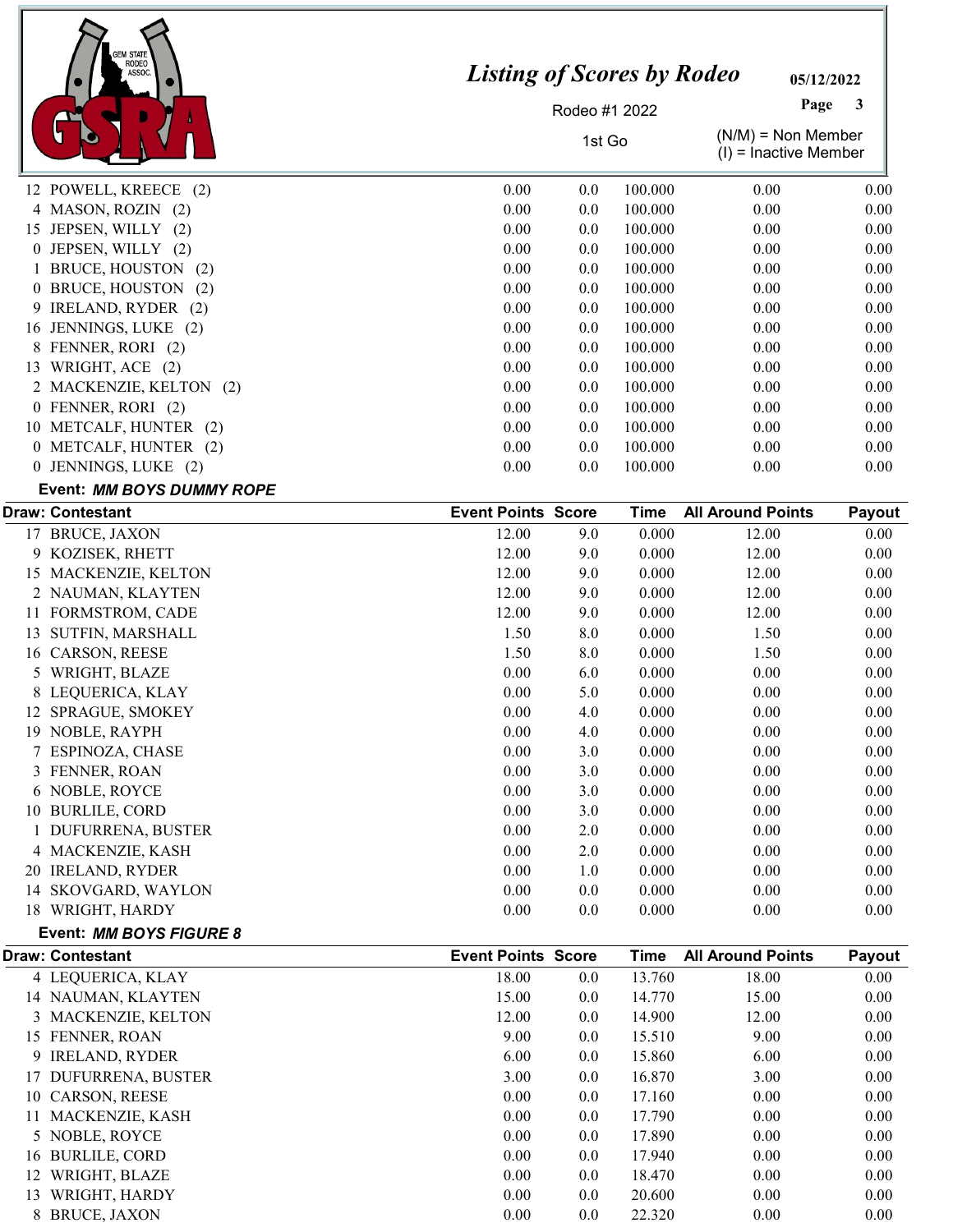|   | <b>EM STATE</b><br>RODEO<br>ASSOC. | <b>Listing of Scores by Rodeo</b> |               |             | 05/12/2022                                      |          |
|---|------------------------------------|-----------------------------------|---------------|-------------|-------------------------------------------------|----------|
|   |                                    |                                   |               |             | Page                                            | 4        |
|   |                                    |                                   | Rodeo #1 2022 |             |                                                 |          |
|   |                                    |                                   | 1st Go        |             | $(N/M)$ = Non Member<br>$(I)$ = Inactive Member |          |
|   | 6 SUTFIN, MARSHALL                 | 0.00                              | 0.0           | 30.800      | 0.00                                            | 0.00     |
|   | 2 KOZISEK, RHETT                   | 0.00                              | 0.0           | 31.970      | 0.00                                            | 0.00     |
|   | 7 SKOVGARD, WAYLON                 | 0.00                              | 0.0           | 100.000     | 0.00                                            | 0.00     |
|   | 1 FORMSTROM, CADE                  | 0.00                              | 0.0           | 100.000     | 0.00                                            | 0.00     |
|   | Event: MM BOYS FLAGS               |                                   |               |             |                                                 |          |
|   | <b>Draw: Contestant</b>            | <b>Event Points Score</b>         |               | <b>Time</b> | <b>All Around Points</b>                        | Payout   |
|   | 12 NAUMAN, KLAYTEN                 | 18.00                             | 0.0           | 13.700      | 18.00                                           | 0.00     |
|   | 6 IRELAND, RYDER                   | 15.00                             | 0.0           | 15.820      | 15.00                                           | 0.00     |
|   | 14 MACKENZIE, KASH                 | 12.00                             | 0.0           | 17.480      | 12.00                                           | 0.00     |
| 3 | CARSON, REESE                      | 7.50                              | 0.0           | 18.730      | 7.50                                            | 0.00     |
| 4 | <b>BURLILE, CORD</b>               | 7.50                              | 0.0           | 18.730      | 7.50                                            | 0.00     |
|   | WRIGHT, BLAZE                      | 3.00                              | 0.0           | 20.540      | 3.00                                            | 0.00     |
|   | 13 FORMSTROM, CADE                 | 0.00                              | 0.0           | 20.660      | 0.00                                            | 0.00     |
|   | 17 MACKENZIE, KELTON               | 0.00                              | 0.0           | 20.780      | 0.00                                            | 0.00     |
|   | 2 LEQUERICA, KLAY                  | 0.00                              | 0.0           | 21.990      | 0.00                                            | 0.00     |
|   | 9 DUFURRENA, BUSTER                | 0.00                              | 0.0           | 40.660      | 0.00                                            | 0.00     |
|   | 15 KOZISEK, RHETT                  | 0.00                              | 0.0           | 41.860      | 0.00                                            | 0.00     |
| 8 | WRIGHT, HARDY                      | 0.00                              | 0.0           | 47.790      | 0.00                                            | 0.00     |
|   | 7 BRUCE, JAXON                     | 0.00                              | 0.0           | 100.000     | 0.00                                            | 0.00     |
|   | 10 SUTFIN, MARSHALL                | 0.00                              | 0.0           | 100.000     | 0.00                                            | 0.00     |
|   | 5 SKOVGARD, WAYLON                 | 0.00                              | 0.0           | 100.000     | 0.00                                            | 0.00     |
|   | 16 FENNER, ROAN                    | 0.00                              | 0.0           | 100.000     | 0.00                                            | 0.00     |
|   | 11 NOBLE, ROYCE                    | 0.00                              | 0.0           | 100.000     | 0.00                                            | 0.00     |
|   | Event: MM BOYS GOATS               |                                   |               |             |                                                 |          |
|   | Draw: Contestant                   | <b>Event Points Score</b>         |               | <b>Time</b> | <b>All Around Points</b>                        | Payout   |
|   | 10 CARSON, REESE                   | 18.00                             | 0.0           | 7.200       | 18.00                                           | $0.00\,$ |
|   | 7 FORMSTROM, CADE                  | 15.00                             | 0.0           | 10.200      | 15.00                                           | 0.00     |
|   | 9 MACKENZIE, KELTON                | 12.00                             | 0.0           | 10.310      | 12.00                                           | 0.00     |
|   | 16 BURLILE, CORD                   | 9.00                              | 0.0           | 10.710      | 9.00                                            | 0.00     |
|   | 18 MACKENZIE, KASH                 | 6.00                              | 0.0           | 11.310      | 6.00                                            | 0.00     |
|   | 6 IRELAND, RYDER                   | 3.00                              | 0.0           | 11.340      | 3.00                                            | 0.00     |
|   | 15 LEQUERICA, KLAY                 | 0.00                              | 0.0           | 12.870      | 0.00                                            | 0.00     |
|   | 4 DUFURRENA, BUSTER                | 0.00                              | 0.0           | 13.380      | 0.00                                            | 0.00     |
|   | 8 BRUCE, JAXON                     | 0.00                              | 0.0           | 13.400      | 0.00                                            | 0.00     |
|   | 11 WRIGHT, BLAZE                   | 0.00                              | 0.0           | 13.850      | 0.00                                            | 0.00     |
|   | 12 NAUMAN, KLAYTEN                 | 0.00                              | 0.0           | 14.340      | 0.00                                            | 0.00     |
|   | 3 KOZISEK, RHETT                   | 0.00                              | 0.0           | 16.680      | 0.00                                            | 0.00     |
|   | 14 NOBLE, ROYCE                    | 0.00                              | $0.0\,$       | 19.450      | 0.00                                            | 0.00     |
|   | 2 FENNER, ROAN                     | 0.00                              | 0.0           | 21.090      | 0.00                                            | 0.00     |
|   | 13 SUTFIN, MARSHALL                | 0.00                              | 0.0           | 22.210      | 0.00                                            | 0.00     |
|   | 17 NOBLE, RAYPH                    | 0.00                              | 0.0           | 26.720      | 0.00                                            | 0.00     |
|   | 19 SPRAGUE, SMOKEY                 | 0.00                              | 0.0           | 27.900      | 0.00                                            | 0.00     |
|   | 1 WRIGHT, HARDY                    | 0.00                              | 0.0           | 46.780      | 0.00                                            | 0.00     |
|   | 5 SKOVGARD, WAYLON                 | 0.00                              | 0.0           | 100.000     | 0.00                                            | 0.00     |
|   | <b>Event: MM GIRLS BARRELS</b>     |                                   |               |             |                                                 |          |
|   | <b>Draw: Contestant</b>            | <b>Event Points Score</b>         |               | <b>Time</b> | <b>All Around Points</b>                        | Payout   |
|   | 3 CARSON, CADEE                    | 18.00                             | 0.0           | 21.230      | 18.00                                           | 0.00     |
|   | 1 WHITE, ALLISON                   | 15.00                             | $0.0\,$       | 21.860      | 15.00                                           | 0.00     |
|   | 9 STEELE, JETTA                    | 12.00                             | 0.0           | 23.920      | 12.00                                           | 0.00     |
|   | 10 WELDON, KATE                    | 9.00                              | 0.0           | 26.050      | 9.00                                            | 0.00     |

7 MACEDO, MYLEE 6.00 0.0 26.160 6.00 0.00 0.00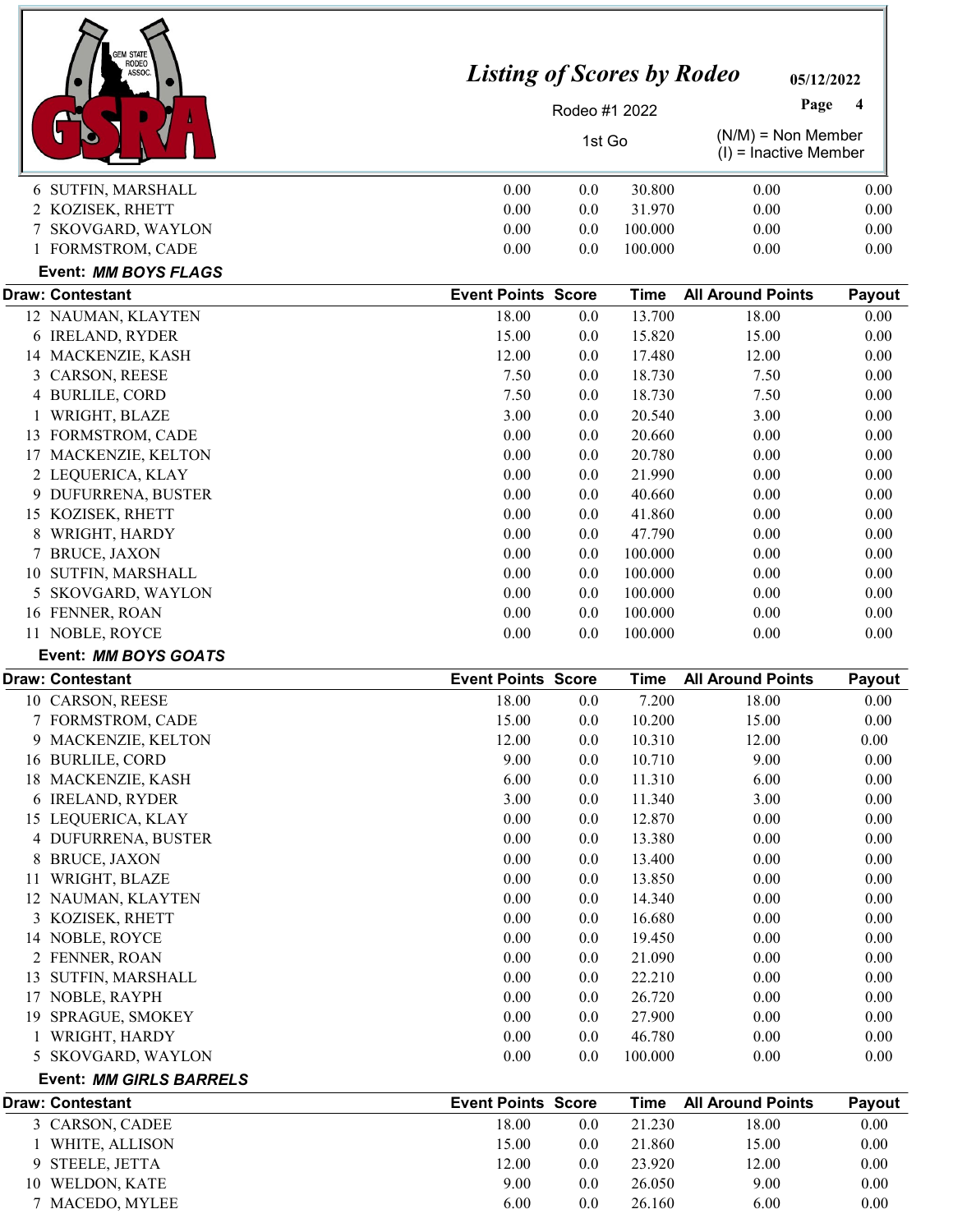| <b>EM STATE</b>                        |                                   |               |                  |                                                 |                  |
|----------------------------------------|-----------------------------------|---------------|------------------|-------------------------------------------------|------------------|
| RODEO<br>ASSOC.                        | <b>Listing of Scores by Rodeo</b> |               |                  | 05/12/2022                                      |                  |
|                                        |                                   | Rodeo #1 2022 |                  | Page                                            | 5                |
|                                        |                                   | 1st Go        |                  | $(N/M)$ = Non Member<br>$(I)$ = Inactive Member |                  |
| 6 NAUMAN, KINLEE                       | 3.00                              | 0.0           | 26.380           | 3.00                                            | 0.00             |
| 11 FENNER, RIOT                        | 0.00                              | 0.0           | 27.190           | 0.00                                            | 0.00             |
| 12 ESTEP, REMI                         | 0.00                              | 0.0           | 28.810           | 0.00                                            | 0.00             |
| 4 CARLTON, OAKLEE                      | 0.00                              | 0.0           | 31.870           | 0.00                                            | 0.00             |
| 2 FORNSTROM, KINSEY                    | 0.00                              | 0.0           | 36.370           | 0.00                                            | 0.00             |
| 5 HEITHECKER, OAKLEE                   | 0.00                              | 0.0           | 40.560           | 0.00                                            | 0.00             |
| 8 WARD, BRINLEY                        | 0.00                              | 0.0           | 100.000          | 0.00                                            | 0.00             |
| Event: MM GIRLS DUMMY ROPE             |                                   |               |                  |                                                 |                  |
| <b>Draw: Contestant</b>                | <b>Event Points Score</b>         |               | <b>Time</b>      | <b>All Around Points</b>                        | Payout           |
| 3 ESTEP, REMI                          | 18.00                             | 9.0           | 0.000            | 18.00                                           | 0.00             |
| 7 NAUMAN, KINLEE                       | 15.00                             | 7.0           | 0.000            | 15.00                                           | 0.00             |
| 5 MACEDO, MYLEE                        | 12.00                             | 4.0           | 0.000            | 12.00                                           | 0.00             |
| WELDON, KATE<br>6                      | 7.50                              | 3.0           | 0.000            | 7.50                                            | 0.00             |
| STEELE, JETTA<br>4                     | 7.50                              | 3.0           | 0.000            | 7.50                                            | 0.00             |
| CARSON, CADEE                          | 1.50                              | 2.0           | 0.000            | 1.50                                            | 0.00             |
| HEITHECKER, OAKLEE<br>8                | 1.50                              | 2.0           | 0.000            | 1.50                                            | 0.00             |
| WHITE, ALLISON<br>9                    | 0.00                              | 0.0           | 0.000            | 0.00                                            | 0.00             |
| 2 FENNER, RIOT                         | 0.00                              | 0.0           | 0.000            | 0.00                                            | 0.00             |
| Event: MM GIRLS FIGURE 8               |                                   |               |                  |                                                 |                  |
| <b>Draw: Contestant</b>                | <b>Event Points Score</b>         |               | <b>Time</b>      | <b>All Around Points</b>                        | Payout           |
| 10 CARSON, CADEE                       | 18.00                             | 0.0           | 15.790           | 18.00                                           | 0.00             |
| 12 MACEDO, MYLEE                       | 15.00                             | 0.0           | 15.960           | 15.00                                           | 0.00             |
| 2 NAUMAN, KINLEE                       | 12.00<br>9.00                     | 0.0           | 16.900<br>17.750 | 12.00                                           | 0.00<br>0.00     |
| 6 WELDON, KATE<br><b>WARD, BRINLEY</b> | 6.00                              | 0.0           | 17.760           | 9.00<br>6.00                                    |                  |
|                                        | 3.00                              | 0.0<br>0.0    |                  | 3.00                                            | 0.00<br>$0.00\,$ |
| 8 WHITE, ALLISON                       | 0.00                              |               | 17.950           |                                                 | 0.00             |
| STEELE, JETTA<br>3<br>5 FENNER, RIOT   | 0.00                              | 0.0           | 18.580<br>20.770 | 0.00<br>0.00                                    | 0.00             |
| 11 FORNSTROM, KINSEY                   | 0.00                              | 0.0<br>0.0    | 22.920           | 0.00                                            | 0.00             |
| 4 HEITHECKER, OAKLEE                   | 0.00                              | 0.0           | 25.490           | 0.00                                            | 0.00             |
| 7 ESTEP, REMI                          | 0.00                              | 0.0           | 100.000          | 0.00                                            | 0.00             |
| 9 CARLTON, OAKLEE                      | 0.00                              | 0.0           | 100.000          | 0.00                                            | 0.00             |
| Event: MM GIRLS GOATS                  |                                   |               |                  |                                                 |                  |
| <b>Draw: Contestant</b>                | <b>Event Points Score</b>         |               | <b>Time</b>      | <b>All Around Points</b>                        | Payout           |
| 3 CARSON, CADEE                        | 18.00                             | 0.0           | 10.480           | 18.00                                           | 0.00             |
| 5 ESTEP, REMI                          | 15.00                             | 0.0           | 11.360           | 15.00                                           | 0.00             |
| 11 WELDON, KATE                        | 12.00                             | 0.0           | 13.220           | 12.00                                           | 0.00             |
| 10 WHITE, ALLISON                      | 9.00                              | 0.0           | 13.880           | 9.00                                            | 0.00             |
| 1 FORNSTROM, KINSEY                    | 6.00                              | 0.0           | 14.640           | 6.00                                            | 0.00             |
| 2 CARLTON, OAKLEE                      | 3.00                              | 0.0           | 15.020           | 3.00                                            | 0.00             |
| 6 NAUMAN, KINLEE                       | 0.00                              | 0.0           | 16.480           | 0.00                                            | 0.00             |
| 7 MACEDO, MYLEE                        | 0.00                              | 0.0           | 20.320           | 0.00                                            | 0.00             |
| 9 STEELE, JETTA                        | 0.00                              | 0.0           | 24.040           | 0.00                                            | 0.00             |
| 12 WARD, BRINLEY                       | 0.00                              | 0.0           | 33.860           | 0.00                                            | 0.00             |
| 8 FENNER, RIOT                         | 0.00                              | 0.0           | 35.250           | 0.00                                            | 0.00             |
| 4 HEITHECKER, OAKLEE                   | 0.00                              | 0.0           | 100.000          | 0.00                                            | 0.00             |
| Event: PW BOYS BREAKAWAY               |                                   |               |                  |                                                 |                  |
| <b>Draw: Contestant</b>                | <b>Event Points Score</b>         |               | <b>Time</b>      | <b>All Around Points</b>                        | Payout           |
| 15 READMOND, RYLE                      | 18.00                             | 0.0           | 4.600            | 18.00                                           | 0.00             |
| 6 CROCKETT, CASE                       | 0.00                              | 0.0           | 100.000          | 0.00                                            | 0.00             |
| 2 MACEDO, MYLES                        | 0.00                              | 0.0           | 100.000          | 0.00                                            | 0.00             |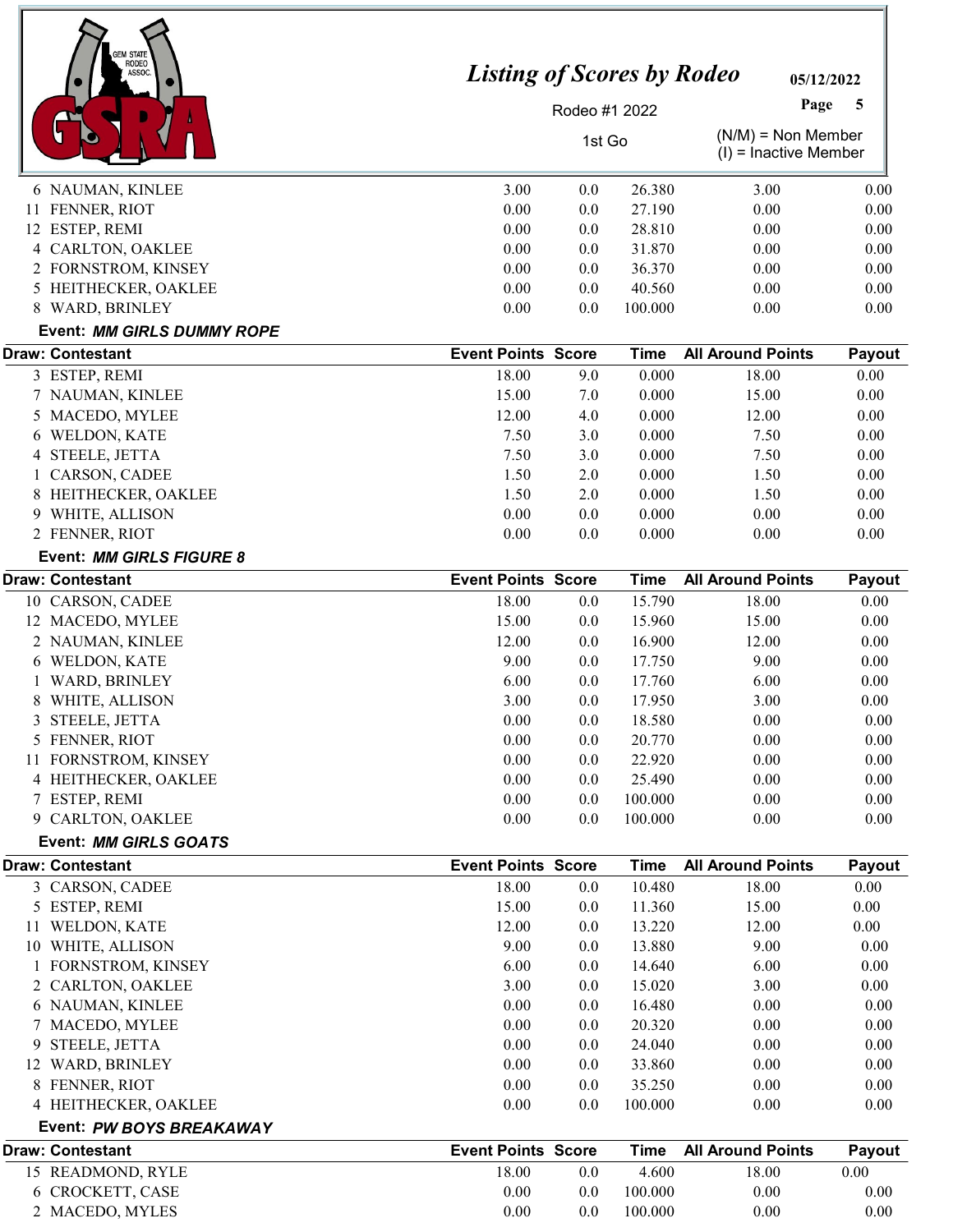

05/12/2022

Page 6

Rodeo #1 2022

1st Go  $(N/M) = N \text{on Member}$ 

|                       |                                                                                                                                                                                                                                               | טט וטו |         | $(I)$ = Inactive Member |          |
|-----------------------|-----------------------------------------------------------------------------------------------------------------------------------------------------------------------------------------------------------------------------------------------|--------|---------|-------------------------|----------|
|                       | 0.00                                                                                                                                                                                                                                          | 0.0    | 100.000 | 0.00                    | 0.00     |
|                       | 0.00                                                                                                                                                                                                                                          | 0.0    | 100.000 | 0.00                    | 0.00     |
| <b>BRUCE, HOUSTON</b> | 0.00                                                                                                                                                                                                                                          | 0.0    | 100.000 | 0.00                    | 0.00     |
|                       | 0.00                                                                                                                                                                                                                                          | 0.0    | 100.000 | 0.00                    | 0.00     |
|                       | 0.00                                                                                                                                                                                                                                          | 0.0    | 100.000 | 0.00                    | 0.00     |
|                       | 0.00                                                                                                                                                                                                                                          | 0.0    | 100.000 | 0.00                    | 0.00     |
|                       | 0.00                                                                                                                                                                                                                                          | 0.0    | 100.000 | 0.00                    | $0.00\,$ |
|                       | 0.00                                                                                                                                                                                                                                          | 0.0    | 100.000 | 0.00                    | 0.00     |
|                       | 0.00                                                                                                                                                                                                                                          | 0.0    | 100.000 | 0.00                    | 0.00     |
|                       | 0.00                                                                                                                                                                                                                                          | 0.0    | 100.000 | 0.00                    | 0.00     |
| <b>SEAL, BRYSON</b>   | 0.00                                                                                                                                                                                                                                          | 0.0    | 100.000 | 0.00                    | 0.00     |
|                       | 0.00                                                                                                                                                                                                                                          | 0.0    | 100.000 | 0.00                    | 0.00     |
|                       | 0.00                                                                                                                                                                                                                                          | 0.0    | 100.000 | 0.00                    | $0.00\,$ |
| RHEUBY, COOPER        | 0.00                                                                                                                                                                                                                                          | 0.0    | 100.000 | 0.00                    | 0.00     |
|                       | 9 SWAN, WHITLOCK<br>1 CARLTON, LUKE<br>11<br>3 BRUCE, PACE<br>14 SCRIVNER, DENTON<br>13 CARSON, REESE<br>12 CARSON, COLBY<br>4 JENNINGS, ELI<br>17 PAINTER, BLAYZE<br>10 WRIGHT, ACE<br>8 CLEMENS, CLANCY<br>16 MILLER, CASH<br>$\mathcal{L}$ |        |         |                         |          |

#### Event: PW BOYS CALF RIDING

|    | <b>Draw: Contestant</b> | <b>Event Points Score</b> |      | Time   | <b>All Around Points</b> | <b>Payout</b> |
|----|-------------------------|---------------------------|------|--------|--------------------------|---------------|
|    | 14 WRIGHT, ACE          | 18.00                     | 87.0 | 0.000  | 18.00                    | 0.00          |
|    | 7 DUERR, KIPTYN         | 15.00                     | 62.0 | 0.000  | 15.00                    | 0.00          |
|    | 9 CROCKETT, CASE        | 0.00                      | 0.0  | 0.000  | 0.00                     | 0.00          |
|    | <b>MACEDO, MYLES</b>    | 0.00                      | 0.0  | 0.000  | 0.00                     | 0.00          |
| 11 | SWAN, WHITLOCK          | 0.00                      | 0.0  | 0.000  | 0.00                     | 0.00          |
|    | 4 SCRIVNER, DENTON      | 0.00                      | 0.0  | 0.000  | 0.00                     | 0.00          |
|    | 6 CLAUSEN, KOEN         | 0.00                      | 0.0  | 0.000  | 0.00                     | 0.00          |
|    | 8 CARSON, REESE         | 0.00                      | 0.0  | 0.000  | 0.00                     | 0.00          |
| 12 | CARSON, COLBY           | 0.00                      | 0.0  | 0.000  | 0.00                     | 0.00          |
| 13 | JENNINGS, ELI           | 0.00                      | 0.0  | 0.000  | 0.00                     | 0.00          |
| 10 | ODIAGA, TRIPP           | 0.00                      | 0.0  | 0.000  | 0.00                     | 0.00          |
|    | 5 PAINTER, BLAYZE       | 0.00                      | 0.0  | 0.000  | 0.00                     | 0.00          |
|    | WRIGHT, BLAZE           | 0.00                      | 0.0  | 0.000  | 0.00                     | 0.00          |
| 16 | MACKENZIE, KELTON       | 0.00                      | 0.0  | 0.000  | 0.00                     | 0.00          |
| 15 | <b>CLEMENS, CLANCY</b>  | 0.00                      | 0.0  | 0.000  | 0.00                     | 0.00          |
|    | 3 RHEUBY, COOPER        | 0.00                      | 0.0  | 0.000  | 0.00                     | 0.00          |
|    | Event: PW BOYS FLAGS    |                           |      |        |                          |               |
|    | <b>Draw: Contestant</b> | <b>Event Points Score</b> |      | Time   | <b>All Around Points</b> | Payout        |
|    | 12 PAINTER, BLAYZE      | 18.00                     | 0.0  | 10.840 | 18.00                    | 0.00          |

| 12 PAINTER, BLAYZE            | 18.00 | $0.0\,$ | 10.840  | 18.00 | 0.00 |
|-------------------------------|-------|---------|---------|-------|------|
| <b>BRUCE, HOUSTON</b><br>9.   | 15.00 | 0.0     | 10.890  | 15.00 | 0.00 |
| <b>BRUCE, PACE</b><br>14      | 12.00 | 0.0     | 10.990  | 12.00 | 0.00 |
| SWAN, WHITLOCK<br>18          | 9.00  | 0.0     | 11.640  | 9.00  | 0.00 |
| 4 RHOADES, LUCAS              | 6.00  | 0.0     | 12.230  | 6.00  | 0.00 |
| 10 JENNINGS, ELI              | 3.00  | 0.0     | 12.360  | 3.00  | 0.00 |
| 7 CROCKETT, CASE              | 0.00  | 0.0     | 12.380  | 0.00  | 0.00 |
| <b>SEAL, BRYSON</b><br>17     | 0.00  | 0.0     | 12.720  | 0.00  | 0.00 |
| <b>SCRIVNER, DENTON</b><br>13 | 0.00  | 0.0     | 13.570  | 0.00  | 0.00 |
| WRIGHT, ACE<br>11             | 0.00  | 0.0     | 18.360  | 0.00  | 0.00 |
| 6 RHEUBY, COOPER              | 0.00  | 0.0     | 21.860  | 0.00  | 0.00 |
| 3 CARLTON, LUKE               | 0.00  | 0.0     | 22.070  | 0.00  | 0.00 |
| 5 READMOND, RYLE              | 0.00  | 0.0     | 100.000 | 0.00  | 0.00 |
| 1 MACEDO, MYLES               | 0.00  | $0.0\,$ | 100.000 | 0.00  | 0.00 |
| 16 CARSON, COLBY              | 0.00  | $0.0\,$ | 100.000 | 0.00  | 0.00 |
| 2 CHRISTENSEN, HUDSON         | 0.00  | $0.0\,$ | 100.000 | 0.00  | 0.00 |
| <b>CLEMENS, CLANCY</b><br>15  | 0.00  | $0.0\,$ | 100.000 | 0.00  | 0.00 |
| MILLER, CASH                  | 0.00  | 0.0     | 100.000 | 0.00  | 0.00 |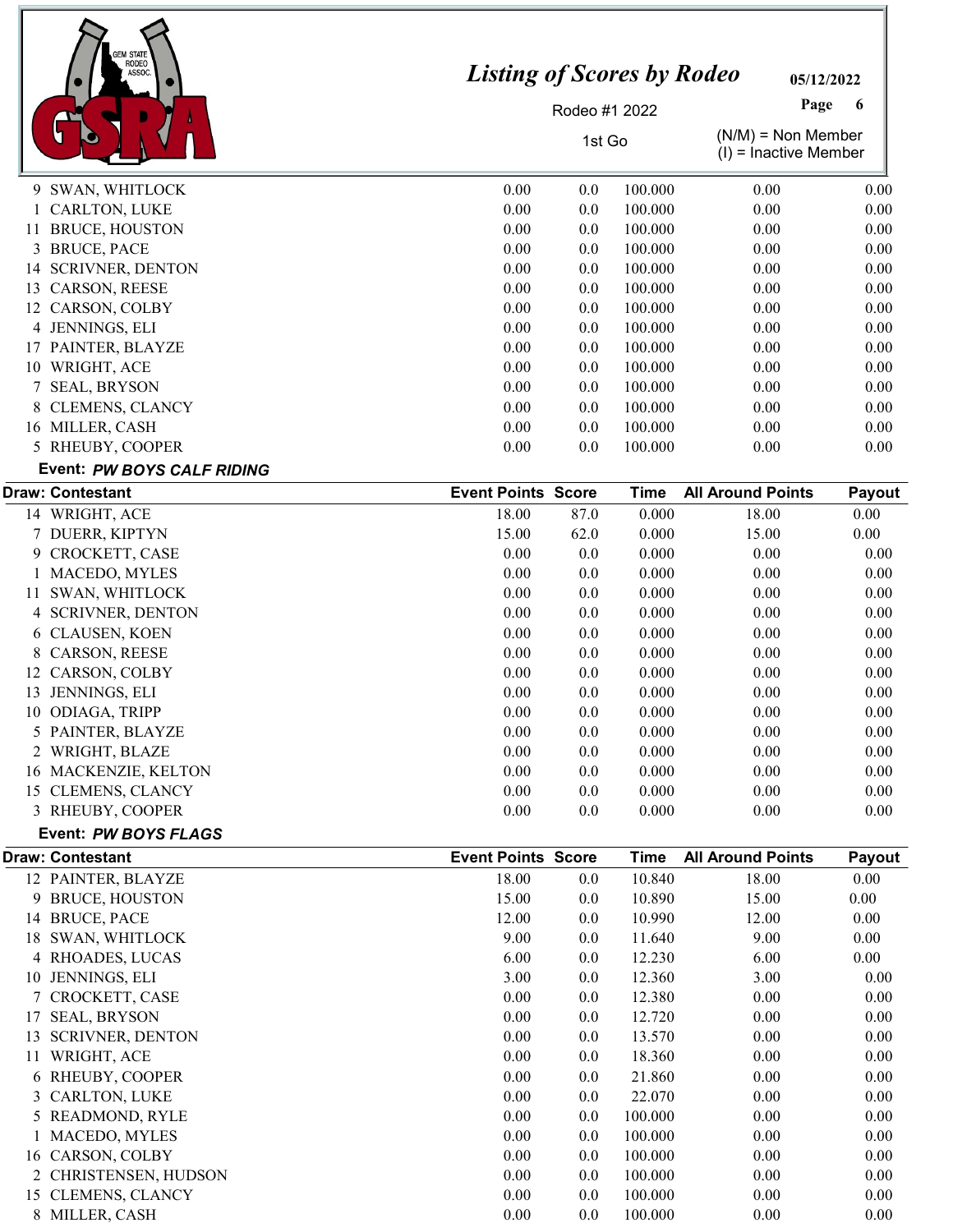

05/12/2022 Page

Rodeo #1 2022

1st Go  $(N/M) = N \text{ on Member}$  $(I)$  = Inactive Member

| Event: PW BOYS GOATS |  |
|----------------------|--|

| <b>Draw: Contestant</b>               | <b>Event Points Score</b> |            | Time           | <b>All Around Points</b> | Payout       |
|---------------------------------------|---------------------------|------------|----------------|--------------------------|--------------|
| 14 CARSON, COLBY                      | 18.00                     | 0.0        | 16.700         | 18.00                    | $0.00\,$     |
| 6 SEAL, BRYSON                        | 15.00                     | 0.0        | 17.720         | 15.00                    | 0.00         |
| 12 BRUCE, HOUSTON                     | 12.00                     | 0.0        | 18.380         | 12.00                    | 0.00         |
| 7 NAUMAN, KLAYTEN                     | 9.00                      | 0.0        | 21.280         | 0.00                     | 0.00         |
| 20 BRUCE, PACE                        | 6.00                      | 0.0        | 22.230         | 6.00                     | 0.00         |
| 19 READMOND, RYLE                     | 3.00                      | 0.0        | 22.780         | 3.00                     | 0.00         |
| 4 CARSON, REESE                       | 0.00                      | 0.0        | 22.920         | 0.00                     | 0.00         |
| 15 JENNINGS, ELI                      | 0.00                      | 0.0        | 23.520         | 0.00                     | 0.00         |
| 16 CROCKETT, CASE                     | 0.00                      | 0.0        | 24.420         | 0.00                     | 0.00         |
| 5 WRIGHT, ACE                         | 0.00                      | 0.0        | 26.580         | 0.00                     | 0.00         |
| 17 MILLER, CASH                       | 0.00                      | 0.0        | 28.140         | 0.00                     | 0.00         |
| 13 CARLTON, LUKE                      | 0.00                      | 0.0        | 32.290         | 0.00                     | 0.00         |
| 1 RHOADES, LUCAS                      | 0.00                      | 0.0        | 38.960         | 0.00                     | 0.00         |
| 2 RHEUBY, COOPER                      | 0.00                      | 0.0        | 39.030         | 0.00                     | 0.00         |
| 18 CHRISTENSEN, HUDSON                | 0.00                      | 0.0        | 56.540         | 0.00                     | 0.00         |
| 11 MACEDO, MYLES                      | 0.00                      | 0.0        | 100.000        | 0.00                     | 0.00         |
| 9 SWAN, WHITLOCK                      | 0.00                      | 0.0        | 100.000        | 0.00                     | 0.00         |
| 10 SCRIVNER, DENTON                   | 0.00                      | 0.0        | 100.000        | 0.00                     | 0.00         |
| 8 PAINTER, BLAYZE                     | 0.00                      | 0.0        | 100.000        | 0.00                     | 0.00         |
| 3 CLEMENS, CLANCY                     | 0.00                      | 0.0        | 100.000        | 0.00                     | 0.00         |
| Event: PW BOYS STEER DAUBE            |                           |            |                |                          |              |
| <b>Draw: Contestant</b>               | <b>Event Points Score</b> |            | <b>Time</b>    | <b>All Around Points</b> | Payout       |
|                                       | 18.00                     |            |                | 18.00                    | $0.00\,$     |
| 12 BRUCE, HOUSTON<br>17 CARSON, COLBY | 15.00                     | 0.0        | 2.000<br>2.220 | 15.00                    | 0.00         |
|                                       | 12.00                     | 0.0        | 2.550          |                          | 0.00         |
| 10 SEAL, BRYSON                       | 9.00                      | 0.0<br>0.0 | 2.810          | 12.00<br>9.00            | 0.00         |
| 13 CROCKETT, CASE<br>19 BRUCE, PACE   | 6.00                      | 0.0        | 3.710          | 6.00                     | 0.00         |
| 6 WRIGHT, ACE                         | 3.00                      | 0.0        | 3.840          | 3.00                     | 0.00         |
|                                       |                           |            |                |                          |              |
| 11 READMOND, RYLE                     | 0.00<br>0.00              | 0.0<br>0.0 | 4.110<br>4.300 | 0.00<br>0.00             | 0.00<br>0.00 |
| 7 RHEUBY, COOPER                      | 0.00                      | 0.0        | 4.730          | 0.00                     | 0.00         |
| 3 SWAN, WHITLOCK                      |                           |            |                |                          |              |
| 4 MACEDO, MYLES                       | 0.00                      | 0.0        | 4.870          | 0.00                     | 0.00         |
| 18 CHRISTENSEN, HUDSON                | 0.00                      | 0.0        | 5.180          | 0.00                     | 0.00         |
| 9 CLEMENS, CLANCY                     | 0.00                      | 0.0        | 11.950         | 0.00                     | 0.00         |
| 5 CARLTON, LUKE                       | 0.00<br>0.00              | 0.0        | 100.000        | 0.00                     | 0.00         |
| 16 SCRIVNER, DENTON                   |                           | 0.0        | 100.000        | 0.00                     | 0.00         |
| 1 JENNINGS, ELI                       | 0.00                      | 0.0        | 100.000        | 0.00                     | 0.00         |
| 14 FENNER, ROAN                       | 0.00                      | 0.0        | 100.000        | 0.00                     | 0.00         |
| 2 PAINTER, BLAYZE                     | 0.00                      | 0.0        | 100.000        | 0.00                     | 0.00         |
| 8 RHOADES, LUCAS                      | 0.00                      | 0.0        | 100.000        | 0.00                     | 0.00         |
| 15 MILLER, CASH                       | 0.00                      | 0.0        | 100.000        | 0.00                     | 0.00         |
| <b>Event: PW GIRLS BARRELS</b>        |                           |            |                |                          |              |
| <b>Draw: Contestant</b>               | <b>Event Points Score</b> |            | <b>Time</b>    | <b>All Around Points</b> | Payout       |
| 3 MCLEOD-LEE, MARKIE                  | 18.00                     | 0.0        | 17.730         | 18.00                    | 0.00         |
| 16 MAESTREJUAN, DENI                  | 15.00                     | 0.0        | 17.970         | 15.00                    | 0.00         |
| 10 SWAN, BRADEE BLU                   | 12.00                     | 0.0        | 18.640         | 12.00                    | 0.00         |
| 17 MACKENZIE, OAKLEY                  | 9.00                      | 0.0        | 18.690         | 9.00                     | 0.00         |
| 22 PAINTER, AVERY                     | 6.00                      | 0.0        | 18.850         | 6.00                     | 0.00         |
| 8 SCRIVNER, EMMA JO                   | 3.00                      | 0.0        | 18.920         | 3.00                     | 0.00         |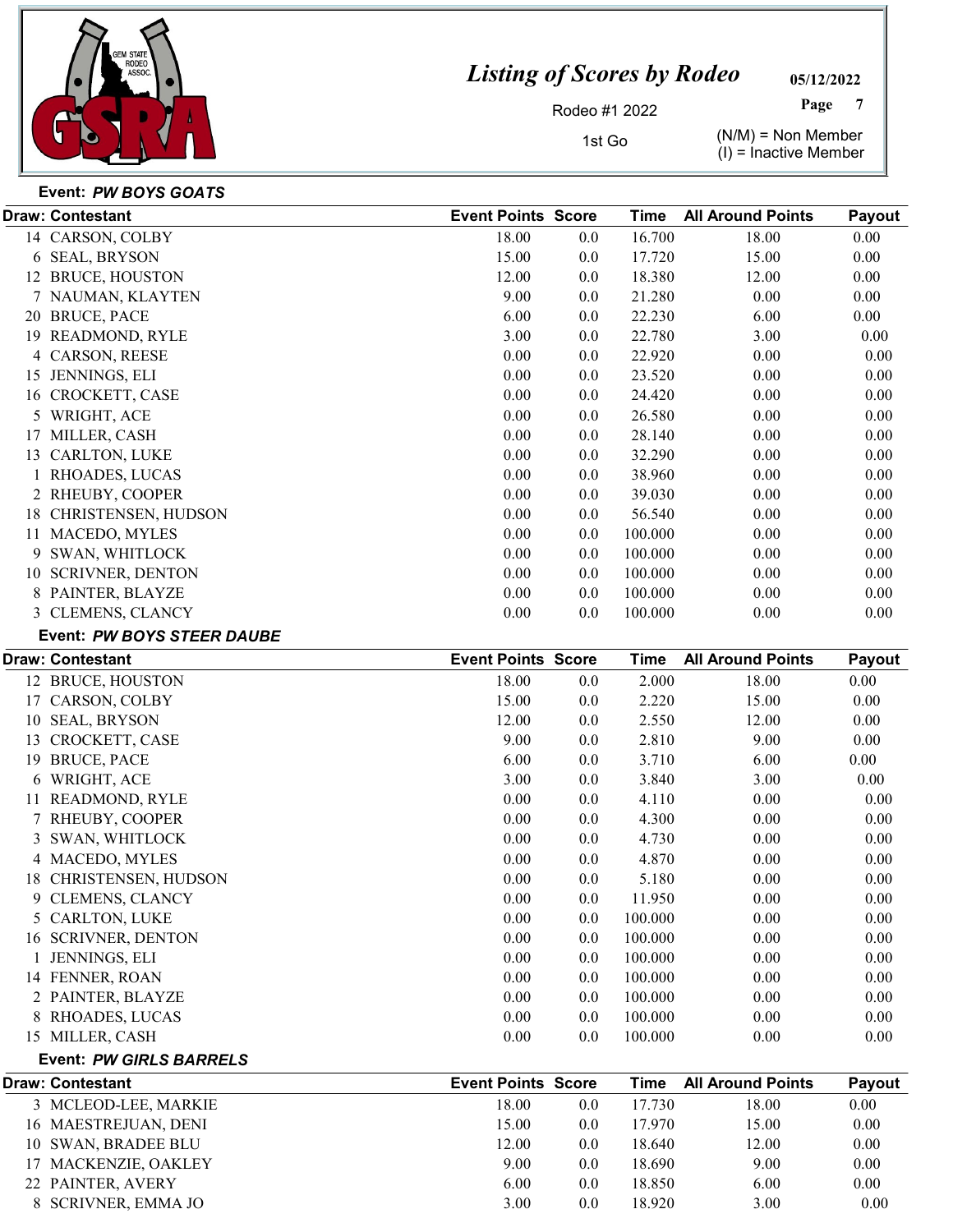| <b>GEM STATE</b>               |                                   |               |             |                                                 |          |  |
|--------------------------------|-----------------------------------|---------------|-------------|-------------------------------------------------|----------|--|
| <b>RODEO</b><br>ASSOC          | <b>Listing of Scores by Rodeo</b> | 05/12/2022    |             |                                                 |          |  |
|                                |                                   | Rodeo #1 2022 |             | Page<br>8                                       |          |  |
|                                | 1st Go                            |               |             | $(N/M)$ = Non Member<br>$(I)$ = Inactive Member |          |  |
| 21 WELDON, MACEY               | 0.00                              | 0.0           | 19.070      | 0.00                                            | 0.00     |  |
| 1 YOUTSEY, JAYNE               | 0.00                              | 0.0           | 19.170      | 0.00                                            | 0.00     |  |
| 19 MACKENZIE, CARLEE           | 0.00                              | 0.0           | 19.670      | 0.00                                            | 0.00     |  |
| 12 ROGERS, REMMY JO            | 0.00                              | 0.0           | 20.390      | 0.00                                            | 0.00     |  |
| 18 BEAVER, SHANE               | 0.00                              | 0.0           | 21.440      | 0.00                                            | 0.00     |  |
| 2 NOBLE, RYELIN                | 0.00                              | 0.0           | 21.500      | 0.00                                            | 0.00     |  |
| 11 DUFURRENA, QUINCY           | 0.00                              | 0.0           | 22.190      | 0.00                                            | 0.00     |  |
| 15 WILLIAMSON, JORDAN          | 0.00                              | 0.0           | 22.790      | 0.00                                            | 0.00     |  |
| 14 MULRONY, COLLINS            | 0.00                              | 0.0           | 23.000      | 0.00                                            | 0.00     |  |
| 6 RHOADES, HALLIE JO           | 0.00                              | 0.0           | 23.620      | 0.00                                            | 0.00     |  |
| 5 POWELL, LETTIE               | 0.00                              | 0.0           | 24.240      | 0.00                                            | 0.00     |  |
| 23 NOBLE, RHENLEE              | 0.00                              | 0.0           | 28.310      | 0.00                                            | 0.00     |  |
| 4 WARD, CAMBREE                | 0.00                              | 0.0           | 31.480      | 0.00                                            | 0.00     |  |
| 20 MILKOWSKI, ELLIE            | 0.00                              | 0.0           | 100.000     | 0.00                                            | 0.00     |  |
| 9 MARTS, SHANEY                | 0.00                              | 0.0           | 100.000     | 0.00                                            | 0.00     |  |
| 13 FENNER, RORI                | 0.00                              | 0.0           | 100.000     | 0.00                                            | 0.00     |  |
| 7 VASQUEZ, ELYN                | 0.00                              | 0.0           | 100.000     | 0.00                                            | 0.00     |  |
| Event: PW GIRLS BREAKAWAY      |                                   |               |             |                                                 |          |  |
| <b>Draw: Contestant</b>        | <b>Event Points Score</b>         |               | <b>Time</b> | <b>All Around Points</b>                        | Payout   |  |
| 4 DUFURRENA, QUINCY            | 18.00                             | 0.0           | 7.530       | 18.00                                           | 0.00     |  |
| 12 MARTS, SHANEY               | 0.00                              | 0.0           | 100.000     | 0.00                                            | 0.00     |  |
| 10 SWAN, BRADEE BLU            | 0.00                              | 0.0           | 100.000     | 0.00                                            | 0.00     |  |
| 5 METCALF, BRYER               | 0.00                              | 0.0           | 100.000     | 0.00                                            | 0.00     |  |
| <b>SCRIVNER, EMMA JO</b><br>9  | 0.00                              | 0.0           | 100.000     | 0.00                                            | 0.00     |  |
| WELDON, MACEY<br>8             | 0.00                              | 0.0           | 100.000     | 0.00                                            | 0.00     |  |
| 7 ROGERS, REMMY JO             | 0.00                              | 0.0           | 100.000     | 0.00                                            | 0.00     |  |
| 3 YOUTSEY, JAYNE               | 0.00                              | 0.0           | 100.000     | 0.00                                            | 0.00     |  |
| 2 MAESTREJUAN, DENI            | 0.00                              | 0.0           | 100.000     | 0.00                                            | 0.00     |  |
| 6 MULRONY, COLLINS             | 0.00                              | 0.0           | 100.000     | 0.00                                            | 0.00     |  |
| 11 FENNER, RORI                | 0.00                              | 0.0           | 100.000     | 0.00                                            | 0.00     |  |
| 13 PAINTER, AVERY              | 0.00                              | 0.0           | 100.000     | 0.00                                            | 0.00     |  |
| 14 MACKENZIE, OAKLEY           | 0.00                              | 0.0           | 100.000     | 0.00                                            | 0.00     |  |
| 1 MACKENZIE, CARLEE            | 0.00                              | 0.0           | 100.000     | 0.00                                            | 0.00     |  |
| Event: PW GIRLS GOATS          |                                   |               |             |                                                 |          |  |
| <b>Draw: Contestant</b>        | <b>Event Points Score</b>         |               | <b>Time</b> | <b>All Around Points</b>                        | Payout   |  |
| 16 SWAN, BRADEE BLU            | 18.00                             | 0.0           | 12.850      | 18.00                                           | $0.00\,$ |  |
| 3 MARTS, SHANEY                | 15.00                             | 0.0           | 14.020      | 15.00                                           | 0.00     |  |
| 15 MCLEOD-LEE, MARKIE          | 12.00                             | 0.0           | 14.600      | 12.00                                           | 0.00     |  |
| 7 DUFURRENA, QUINCY            | 9.00                              | 0.0           | 15.140      | 9.00                                            | 0.00     |  |
| 5 MACKENZIE, CARLEE            | 6.00                              | 0.0           | 15.500      | 6.00                                            | 0.00     |  |
| 12 POWELL, LETTIE              | 3.00                              | 0.0           | 15.980      | 3.00                                            | 0.00     |  |
| 22 ROGERS, REMMY JO            | 0.00                              | 0.0           | 16.010      | 0.00                                            | 0.00     |  |
| 2 YOUTSEY, JAYNE               | 0.00                              | 0.0           | 16.870      | 0.00                                            | 0.00     |  |
| 17 MACKENZIE, OAKLEY           | 0.00                              | 0.0           | 19.530      | 0.00                                            | 0.00     |  |
| 4 BEAVER, SHANE                | 0.00                              | 0.0           | 20.810      | 0.00                                            | 0.00     |  |
| 23 NOBLE, RHENLEE              | 0.00                              | 0.0           | 27.720      | 0.00                                            | 0.00     |  |
| 18 WHITE, ALLISON              | 0.00                              | 0.0           | 28.230      | 0.00                                            | 0.00     |  |
| 20 FENNER, RORI                | 0.00                              | 0.0           | 32.220      | 0.00                                            | 0.00     |  |
| 8 NOBLE, RYELIN                | 0.00                              | 0.0           | 35.330      | 0.00                                            | 0.00     |  |
| <b>SCRIVNER, EMMA JO</b><br>21 | 0.00                              | 0.0           | 36.300      | 0.00                                            | 0.00     |  |
|                                | 0.00                              | 0.0           | 100.000     | 0.00                                            | 0.00     |  |
| 24 MILKOWSKI, ELLIE            |                                   |               |             |                                                 |          |  |

MILKOWSKI, ELLIE 0.00 0.0 100.000 0.00 0.00

METCALF, BRYER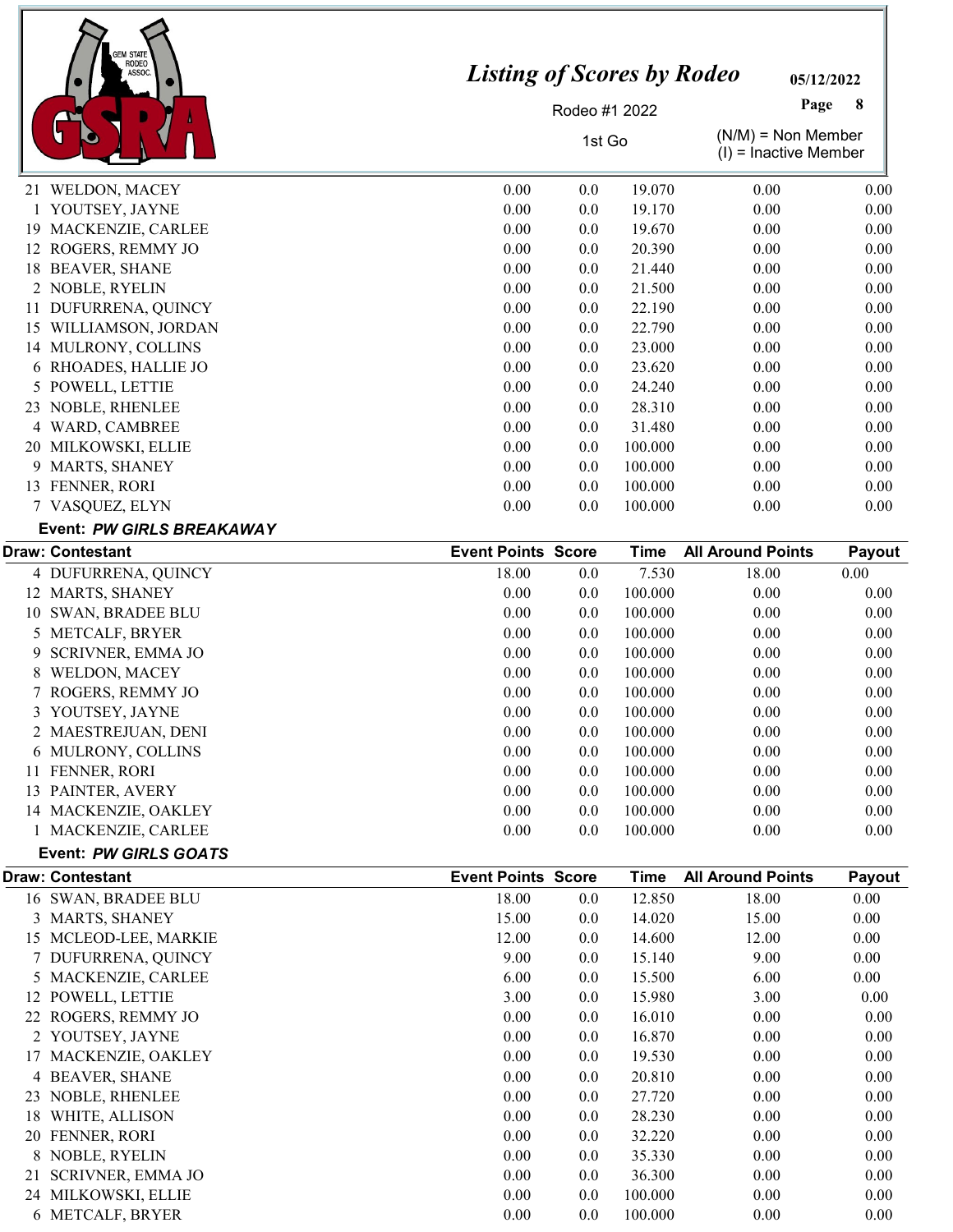| <b>GEM STATE</b><br><b>RODEO</b><br>ASSOC | <b>Listing of Scores by Rodeo</b> |               | 05/12/2022       |                          |                                                 |  |
|-------------------------------------------|-----------------------------------|---------------|------------------|--------------------------|-------------------------------------------------|--|
|                                           |                                   | Rodeo #1 2022 |                  | Page                     | 9                                               |  |
|                                           | 1st Go                            |               |                  |                          | $(N/M)$ = Non Member<br>$(I)$ = Inactive Member |  |
| 19 WELDON, MACEY                          | 0.00                              | 0.0           | 100.000          | 0.00                     | 0.00                                            |  |
| 9 MULRONY, COLLINS                        | 0.00                              | 0.0           | 100.000          | 0.00                     | 0.00                                            |  |
| 14 WILLIAMSON, JORDAN                     | 0.00                              | 0.0           | 100.000          | 0.00                     | 0.00                                            |  |
| 1 PAINTER, AVERY                          | 0.00                              | 0.0           | 100.000          | 0.00                     | 0.00                                            |  |
| 13 WARD, CAMBREE                          | 0.00                              | 0.0           | 100.000          | 0.00                     | 0.00                                            |  |
| 10 RHOADES, HALLIE JO                     | 0.00                              | 0.0           | 100.000          | 0.00                     | 0.00                                            |  |
| 11 VASQUEZ, ELYN                          | 0.00                              | 0.0           | 100.000          | 0.00                     | 0.00                                            |  |
| <b>Event: PW GIRLS POLES</b>              |                                   |               |                  |                          |                                                 |  |
| <b>Draw: Contestant</b>                   | <b>Event Points Score</b>         |               | <b>Time</b>      | <b>All Around Points</b> | Payout                                          |  |
| 2 SWAN, BRADEE BLU                        | 18.00                             | 0.0           | 22.660           | 18.00                    | $0.00\,$                                        |  |
| 16 FENNER, RORI<br>MCLEOD-LEE, MARKIE     | 15.00<br>12.00                    | 0.0           | 22.790<br>23.010 | 15.00<br>12.00           | 0.00<br>0.00                                    |  |
| 8<br>10 WELDON, MACEY                     | 9.00                              | 0.0<br>0.0    | 23.440           | 9.00                     | 0.00                                            |  |
| 20 ROGERS, REMMY JO                       | 6.00                              | 0.0           | 23.490           | 6.00                     | 0.00                                            |  |
| 5 MAESTREJUAN, DENI                       | 3.00                              | 0.0           | 23.510           | 3.00                     | 0.00                                            |  |
| 19 MARTS, SHANEY                          | 0.00                              | 0.0           | 23.520           | 0.00                     | 0.00                                            |  |
| 9 MACKENZIE, CARLEE                       | 0.00                              | 0.0           | 24.440           | 0.00                     | 0.00                                            |  |
| 17 MACKENZIE, OAKLEY                      | 0.00                              | 0.0           | 25.080           | 0.00                     | 0.00                                            |  |
| 14 SCRIVNER, EMMA JO                      | 0.00                              | 0.0           | 25.130           | 0.00                     | 0.00                                            |  |
| 7 POWELL, LETTIE                          | 0.00                              | 0.0           | 25.930           | 0.00                     | 0.00                                            |  |
| 4 NOBLE, RHENLEE                          | 0.00                              | 0.0           | 28.270           | 0.00                     | 0.00                                            |  |
| 6 BEAVER, SHANE                           | 0.00                              | 0.0           | 28.290           | 0.00                     | 0.00                                            |  |
| PAINTER, AVERY                            | 0.00                              | 0.0           | 28.300           | 0.00                     | 0.00                                            |  |
| 12 DUFURRENA, QUINCY                      | 0.00                              | 0.0           | 28.360           | 0.00                     | 0.00                                            |  |
| 23 NOBLE, RYELIN                          | 0.00                              | 0.0           | 28.460           | 0.00                     | 0.00                                            |  |
| 22 RHOADES, HALLIE JO                     | 0.00                              | 0.0           | 28.770           | 0.00                     | 0.00                                            |  |
| 15 YOUTSEY, JAYNE                         | $0.00\,$                          | 0.0           | 29.450           | 0.00                     | 0.00                                            |  |
| 3 WARD, CAMBREE<br>11 WARD, BRINLEY       | 0.00<br>0.00                      | 0.0<br>0.0    | 30.100<br>30.240 | 0.00<br>0.00             | 0.00<br>0.00                                    |  |
| 18 WILLIAMSON, JORDAN                     | 0.00                              | 0.0           | 33.670           | 0.00                     | 0.00                                            |  |
| 13 MILKOWSKI, ELLIE                       | 0.00                              | 0.0           | 100.000          | 0.00                     | 0.00                                            |  |
| 21 VASQUEZ, ELYN                          | 0.00                              | 0.0           | 100.000          | 0.00                     | 0.00                                            |  |
| Event: SR BOYS CALF ROPING                |                                   |               |                  |                          |                                                 |  |
| <b>Draw: Contestant</b>                   | <b>Event Points Score</b>         |               | <b>Time</b>      | <b>All Around Points</b> | Payout                                          |  |
| 1 METCALF, HUNTER                         | 18.00                             | 0.0           | 39.550           | 0.00                     | 0.00                                            |  |
| <b>Event: SR CHUTE DOGGING</b>            |                                   |               |                  |                          |                                                 |  |
| <b>Draw: Contestant</b>                   | <b>Event Points Score</b>         |               | <b>Time</b>      | <b>All Around Points</b> | Payout                                          |  |
| 3 GRIGGS, CALEB                           | 18.00                             | 0.0           | 12.810           | 18.00                    | 0.00                                            |  |
| 1 RHOADES, TREVOR                         | 15.00                             | 0.0           | 18.910           | 15.00                    | 0.00                                            |  |
| 2 CONSER, MAX                             | 0.00                              | 0.0           | 100.000          | 0.00                     | 0.00                                            |  |
| <b>Event: SR GIRLS BARRELS</b>            |                                   |               |                  |                          |                                                 |  |
| <b>Draw: Contestant</b>                   | <b>Event Points Score</b>         |               | <b>Time</b>      | <b>All Around Points</b> | Payout                                          |  |
| 3 ROBINSON, SHANNA                        | 18.00                             | 0.0           | 18.000           | 18.00                    | 0.00                                            |  |
| <b>SIEBKE, PAYTON</b><br>4                | 15.00                             | 0.0           | 18.650           | 15.00                    | 0.00                                            |  |
| 5 MILLER, ELLIE                           | 12.00                             | 0.0           | 21.690           | 12.00                    | 0.00                                            |  |
| 2 NIECKO, AYLSSA                          | 0.00                              | 0.0           | 100.000          | 0.00                     | 0.00                                            |  |
| 1 STODDART, KATIE                         | 0.00                              | 0.0           | 100.000          | 0.00                     | 0.00                                            |  |
| Event: SR GIRLS BREAKAWAY                 |                                   |               |                  |                          |                                                 |  |
| <b>Draw: Contestant</b>                   | <b>Event Points Score</b>         |               | <b>Time</b>      | <b>All Around Points</b> | Payout                                          |  |
| 1 STODDART, KATIE                         | 0.00                              | 0.0           | 100.000          | 0.00                     | 0.00                                            |  |

J.